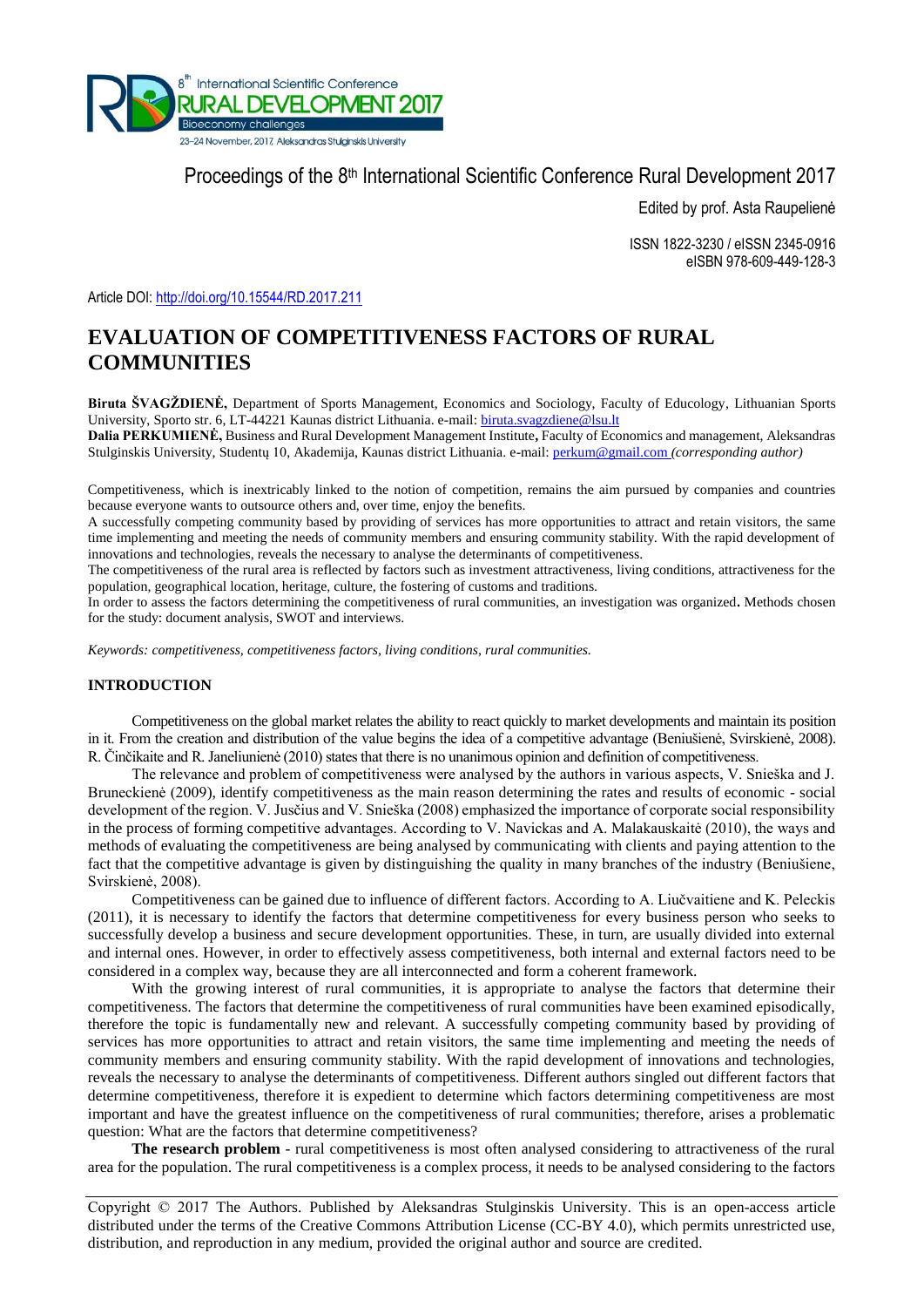of competitiveness that are proposed to be integrated into the whole, in order to expose the whole rural competitiveness process.

**The aim of the article** - to evaluate the factors determining the competitiveness of rural communities. **Tasks:**

- 
- 1. To define the competitiveness and highlight the factors that determines it;
- 2. To reveal the competitiveness of the rural area and its factors;
- 3. To investigate the factors that determines the competitiveness of rural communities.

#### **THE PRESENTATION OF COMPETITIVENESS AND ITS DETERMINANTS**

Competitiveness – a widely used multi – dimensional concept which is including it factors determining and the environment analyzing (Valodkienė, Snieška, 2012). Competitiveness, which is inextricably linked to the notion of competition, remains the aim pursued by companies and countries because everyone wants to outsource others and, over time, enjoy the benefits. However, the term of competitiveness acquires a different definition itself depending on which author, scholar or institution / body uses and analyses it (Ramonienė, Lanskoronskis, 2011).

V. Navickas and A. Malakauskaitė (2010) argue that competitiveness can be regarded as a complex economic category which has at least three levels: the macro – (which is reflects the economy of the country), the meso – (region, economy branch) and micro - (enterprise economy).

Competitiveness can be analysed in the research of objects and entities of different levels: a state, a union, a city, a country's economy, a company or an organization, a particular product or service. Thus, it can be argued that potential competitiveness depends of all these factors on the joint operation (Beniušienė, Svirskienė, 2008).

G. George and G. Manasis (2010) argue that competitiveness is an integral part of the economy, as the competitive process helps to distinguish itself in a competitive environment. Based on this position of authors it could be argued that in analyzing competitiveness it is necessary to analyse and the economic situation of the country, also to provide prospects for business development.

According to R. Čincikaitė and R. Janeliunienė (2010), competitiveness is understood not as a static, but a dynamic state, which is constantly need to maintain.

The results of the Kourdi (2010) research reveals that competency is a main factor in achieving competitive advantage. Competence is needed to evaluate what services are valuable and what capabilities are needed to prevent competitors from copying services. An accurate analysis of the company is necessary in order to distinguish the factors that determine competitiveness and the strategy implemented on the basis. It is also important to ensure customer loyalty and to ensure the quality of the services provided.

I. Beniušiene and G. Svirskienė (2008) note that scientific literature distinguishes a large number of factors influencing the competitiveness of industry (and the company). Usually they are divided into two major groups: (such a division is presented by both foreign authors: M. Porter, F. R. David, and both Lithuanian authors: I. Beniušienė, G. Svirskienė, V. Vitunskienė, J. Jusevičius and others) external and internal. Exterior environmental factors form the limits and opportunities that a company faces in a competitive environment. The external environment determines the internal environmental factors, i.e. the content of the company's operating environment. Meilienė and Snieška (2010) argue that the factors of competitiveness must be divided into prices and quality (by attributing the quality and good image of the goods).

V. Kalėdaitė and E. Jasinskas (2013) came to the conclusion that the factors determining the competitiveness of enterprises were mostly divided into two main groups: internal and external environmental factors (Table 1).

Table 1. External and internal factors of competitiveness (Kalėdaitė, Jasinskas, 2013)

| <b>External factors</b>                                       | <b>Internal factors</b>                                                                                           |
|---------------------------------------------------------------|-------------------------------------------------------------------------------------------------------------------|
| social,<br>Macro - environment: political, economic,          | Human Resources; knowledge and information, intellectual                                                          |
| technological, legal and demographic environment;             | capital; strategic goals and objectives; technology and                                                           |
|                                                               | Competitive enterprise environment: market demand; innovation; the importance of fast response to customer needs, |
| business concentration; differentiation of goods or services; | flexibility; product and / or service exclusivity, higher quality,                                                |
| entry barriers; market segmentation; substitutes; suppliers;  | price; enterprise belonging to the network; international strategic                                               |
| distribution channels.                                        | alliance or coalition; organizational training; productivity, low                                                 |
|                                                               | company operating costs; the image.                                                                               |

The competitiveness of enterprises is more determined by internal factors than external factors of competitiveness. Internal factors are grouped into "soft" and "hard" factors and the environment, which links the first two groups into a single whole. The authors present a table that reflects external and internal factors of competitiveness.

A. Liučvaitienė and K. Peleckis (2011) argue that in order to assess competitiveness, the factors of competitiveness (Table 2) need to be considered in a complex way, because all of them are interrelated and form coherent system.

T.he determinants of competitiveness are interrelated and must be analysed in a general way, not excluding only a certain group of factors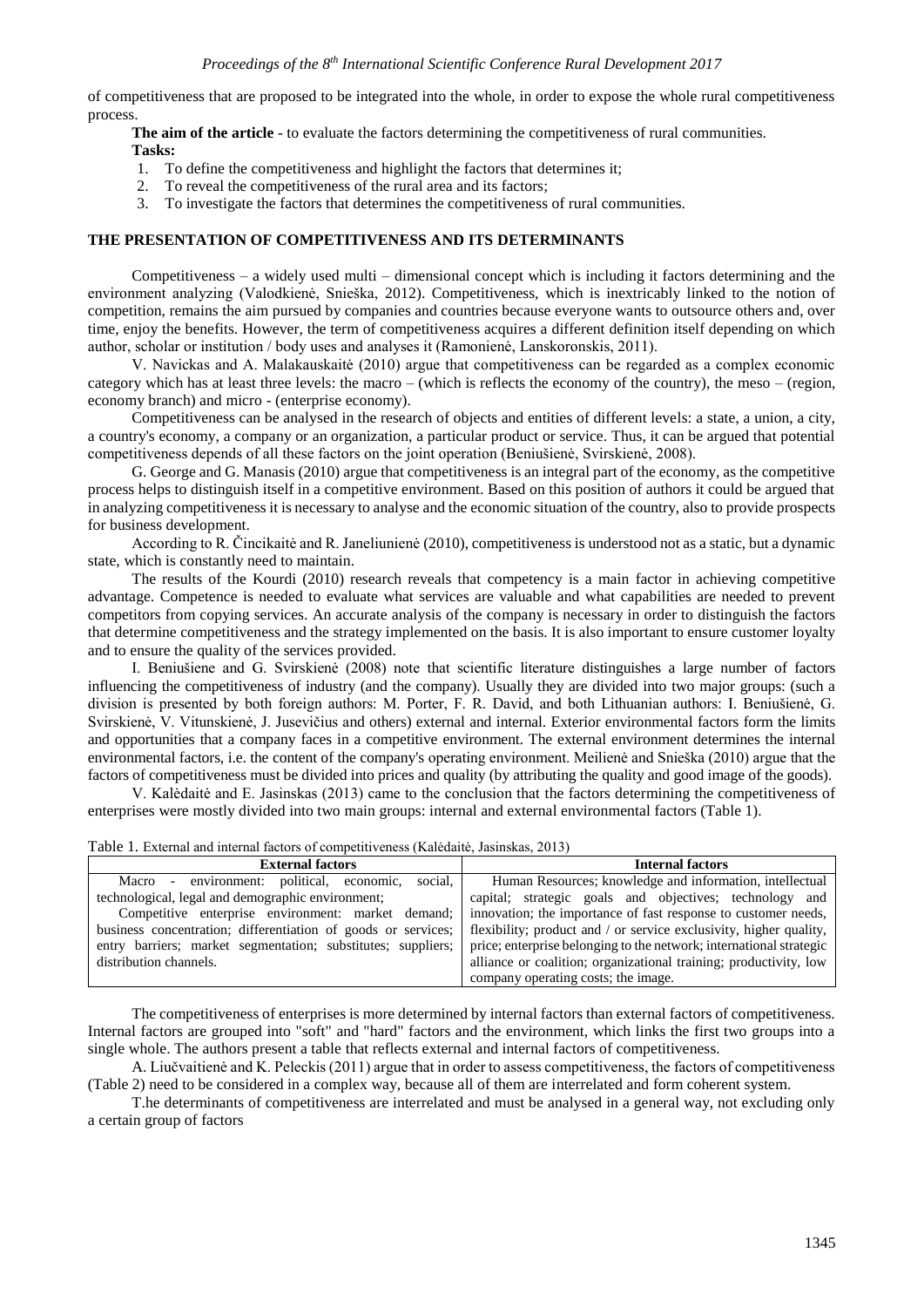| <b>Group of factors</b>     | <b>Factors</b>                                                                                  |
|-----------------------------|-------------------------------------------------------------------------------------------------|
| General factors             | Geopolitical situation of the country; legal system of the country; economic situation of the   |
|                             | country; economic and social policy of the state; demographic situation of the country; natural |
|                             | and ecological state of the country.                                                            |
| Main features of the market | Regional differences; production price; financial support of the state; market capacity and     |
| economy characteristics     | consumer solvency; tax system.                                                                  |
| Operational infrastructure  | Form of ownership; qualifications of employees; economic capacity of the entity; restructuring  |
| factors                     | of production structures and infrastructure; science research.                                  |

Table 2. The factors determines competitiveness (Liučvaitienė, Peleckis, 2011)

V. Navickas (2013) notes that many factors determine the competitiveness of the market, but the most important role to industrial competitiveness takes new products developing high added value, production, the introduction of new high technologies, the development of international cooperation (clusters), the application of modern management methods and e. business development. National scientific research programs also play an important role in the development of competitiveness. Such an author's opinion complements these factors that determine competitiveness.

V. Navickas and A. Malakauskaitė (2010) notes that the process of evaluating competitiveness is a time consuming for financial and often human resource. From the degree of completeness and detail of the methodology directly depends not only on the accuracy of the evaluation results, the value, but also on the complexity of the evaluation process, the cost of the application of the methodology and the expediency. The main theoretical, or methodological, problems arising in the process of evaluating competitiveness are united, the lack of a clear conception of competitiveness the limitations of evaluation methodologies. At the practical level, there is encountered with a lack of time and financial resources and restrictions imposed by the availability of information. A. Liučvaitienė and K. Peleckis (2011) argue that in order to evaluate the possibilities of application of competitiveness models for evaluating competitiveness, it is necessary to evaluate the advantages and disadvantages of the competitiveness models and the possibilities of adaptation.

A couple of recent decades have been discussed in the international scientific debate on competitiveness issues. However, till these days, there is no unanimity view and a way of justifying the concept of competitiveness. Most of the world-wide competitive analysis methodologies developed by various organizations (the British National Bureau of Statistics; PriceWaterhouseCoopers; MNEX-The Metropolitan NewEconomyIndex; ECI-EuropeanCompetitivenessIndex) emphasize the factors determine competitiveness in economic and social development (Charon, Vigilant, 2011).

The analysis of competitive factors is usually based on theories of inbound and outbound factors, economic and strategic factors, controlled and uncontrolled factors, structural and dynamic factors, internal and external factors (Bruneckienė, Kilijonienė, 2011).

J. Žukovskis (2011) and A. Aleksandravičius (2011) state that the main goal of the activities of rural communities in Lithuania is to encourage residents to try to improve their living conditions, to motivate them for self-education and cultural self-expression, to strengthen the manifestations of solidarity, to seek to prevent social exclusion tendencies to spread.

In order to increase the competitiveness of the state or the region, the involvement of decision-makers in the development of the territory must be considered as an important factor using their knowledge (Vidickienė, Melnikienė, 2014). Therefore, the competitiveness of rural areas is perceived as the ability of specific rural development characters to use the resources of the area, solving not only economic, but also social, environmental and territorial problems.

Rural competitiveness can be gained due to the influence of different factors, therefore general regularities and elements can only be used as ancillary measures for determining the competitive advantages of a certain area (Atkočiunienė, 2009; Bučinskas, 2014).

The competitiveness of the rural area does not arise from any general character of the desired. Rural areas cannot, as previously thought, be generally competitive. In fact, their competitiveness relates to the spatial flows that the rural area wants to attract, so there is no unified theoretical analysis of solutions for strengthening rural competitiveness. Various authors emphasize different factors determining rural competitiveness. Scientific literature often announces the importance of increasing the competitiveness of the rural area, but lacks reasonable methodologically models that integrates main determinants of rural competitiveness.

#### **RESEARCH ORGANIZATION AND RESULTS**

In order to assess the factors determining the competitiveness of rural communities, an investigation was organized. During the research, the deepening of the rural area is attractive, exclusive, with what problems are encountered, what opportunities and perspectives, in order to strengthen the competitiveness of the rural area, as well as possible threats were considered.

Methods chosen for the study: document analysis, SWOT and interviews.

The SWOT analysis was carried out on the basis of documentary analysis (documents of general EU legal acts related to the activities of rural communities, provisions of the Lithuanian Rural Development Program for 2014-2020, documents provided by the National Paying Agency under the Ministry of Agriculture, etc.), Statistics Department, data of rural community sites, as well as the analysis of scientific articles on this topic.

After analysing the SWOTs of rural communities, it was highlighted that the rural population has strong social ties, mutual support and cooperation, and old traditions and customs have been fostered.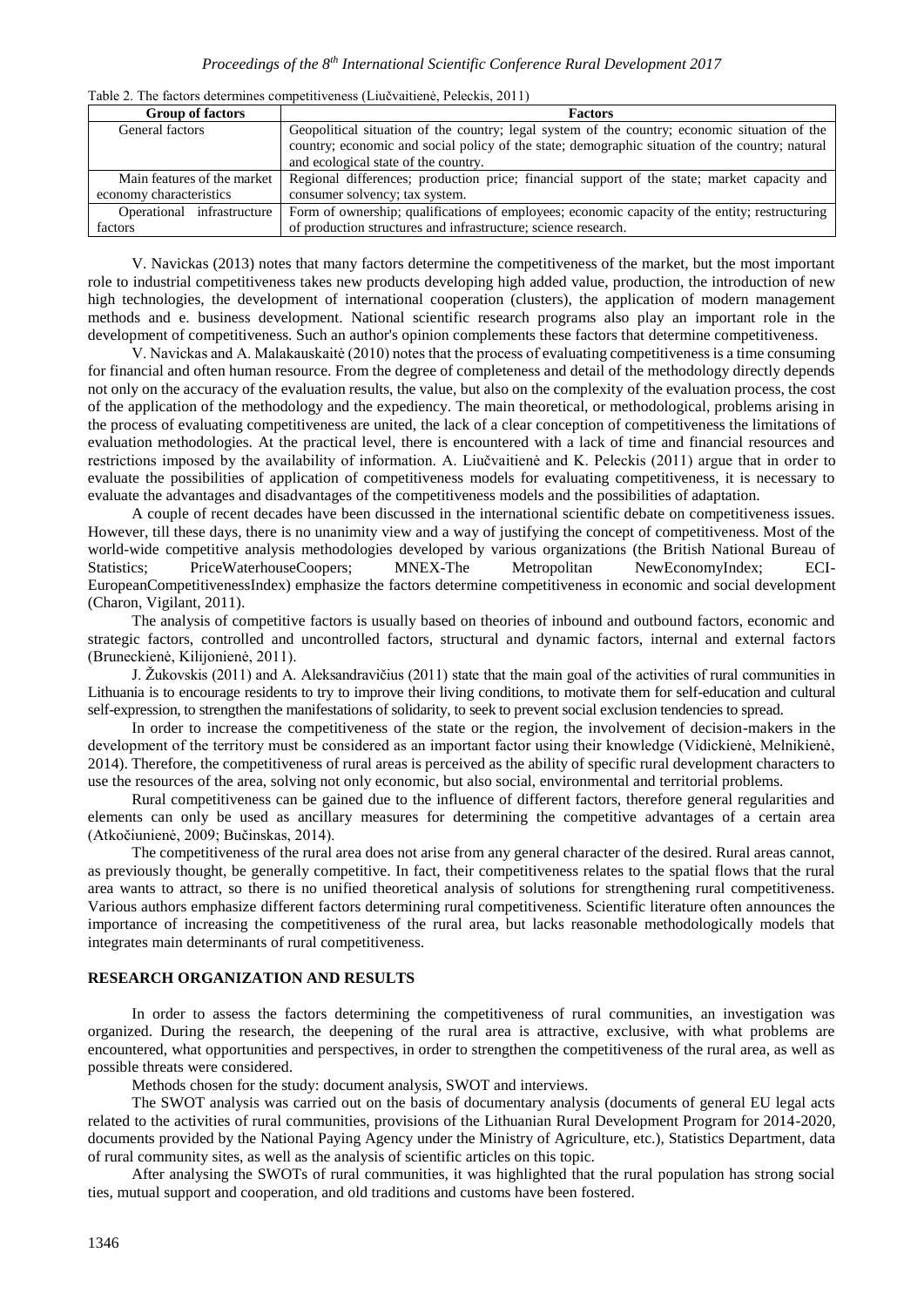The study also found that most of the rural population is older, there is a lack of young and proactive younger people, which may result in a declining population in the future if sufficient attention is not paid to increasing the attractiveness of rural areas.

| Table 3. SWOT Analysis of Humane Communities |  |  |  |  |  |  |
|----------------------------------------------|--|--|--|--|--|--|
|----------------------------------------------|--|--|--|--|--|--|

| <b>Strength</b>                                                 | <b>Weaknesses</b>                                                |
|-----------------------------------------------------------------|------------------------------------------------------------------|
| Initiative, active and community - based.                       | Lack of people's entrepreneurship: insufficient ability to apply |
| The existence of strong social relationships.                   | and improve skills and technological experience, to deploy new   |
| EU funds are being absorbed through EU support. EU support      | technologies, to optimize the use of financial resources.        |
| reaches nearly a quarter of Lithuania's annual budget annually. | Lack of young and proactive younger people;                      |
| A healthier lifestyle (such as active leisure) and the use of   | Community economic, social, environmental and other              |
| healthier foods (self - grown organic fruits and vegetables).   | problems and their solutions, for example, the spread of harmful |
| Rural communities cooperate with each other.                    | habits, health care problems: residents of far - off medical     |
| Unique ideas and long - lasting traditions. A strong sense of   | institutions, limited labour market;                             |
| identity with the area, cherished customs and traditions.       | The variety of services provided is not sufficiently developed.  |
| Distinctness, heritage, culture.                                | There are no projects that could attract additional funds.       |
|                                                                 | Organization of child and youth employment.                      |
|                                                                 | The activities of community centres only partially ensure the    |
|                                                                 | interests of the population.                                     |
|                                                                 |                                                                  |
| Opportunities                                                   | <b>Threats</b>                                                   |
| Concentration of people into joint activities, development of   | Changing the procedure for government financing may reduce       |
| their community.                                                | infrastructure development.                                      |
| Strengthening people's self - help and cultural expressions;    | The chosen strategic direction may be inappropriate and          |
| Cooperation with various organizations (for example, crafts).   | alternative alternatives may present challenges in the future.   |
| Activate service marketing.                                     | Lack of continuity of goals and plans, lack of interest of the   |
| Increasing the motivation of the population and staff.          | population.                                                      |
| Dissemination of information and training (for example, on the  | Social exclusion.                                                |
| absorption and use of EU funds, computer literacy, etc.).       | Failure to comply with decisions.                                |
| Organization of cultural and sporting events.                   | Total economic situation of the country.                         |
| Activation of community centres;                                | Government policy on rural communities.                          |
| Search and attraction of local and foreign investments;         |                                                                  |
| Implementation of IT technologies and promotion of their use.   |                                                                  |

The study found that rural communities lacked attention to the economic, social, environmental and other problems of the community, the diversity of services provided was not sufficiently developed, projects were not developed that could attract additional funds, organizing the employment of children and youth, ensuring the interests and needs of children and young people, insufficient attention to the dissemination of information and marketing, then we should seek to update the information on the websites of rural community portals.

There is a need for a continuous interpretation of the needs of the members of the rural community and one of the solutions is to analyse the need and identify the priority needs. By acquiring marketing processes, new opportunities for provision of services and attraction of funds can be discovered. The successful activities of the rural community in order to make better decisions are inseparable from the systematic approach to information management, which is related to the use of information systems. The methods of developing information systems and their software enable the integration of business, information processing and software components and thus execute the gap between the services provided by the programs and the actual needs of the computerized organization.

In the semi-structured interview method<sup>1</sup>, the representatives of rural communities in Kaunas region<sup>2</sup>, related to the organization of the activities of rural communities, were interviewed. Interviewees were asked what the rural area is unique about, what determines the attractiveness and distinctness of the rural area, as well as what problems and problems are most often encountered.

The study found that the main problems of rural communities are rural unemployment, lack of social exclusion, lack of health care facilities or excessive distances from rural areas, as well as the reduction and integration of formal and non - formal education, the number of schools, and the younger age groups members who raise children in towns or emigrate.

Intervenants emphasized that in rural communities there are strong social relations between members of the community who interact and collaborate with each other, organize common celebrations, take part in these activities of the church, cultural centres. As an important factor emphasizing the specialty of the rural communities, they identified the living environment, which leads to a healthier way of life, as well as the fostering of tradition traditions. During the interviews, there were also opportunities for the absorption of EU funds, but it turned out that the population lacked information and leaders who could initiate and lead the projects.

1

<sup>&</sup>lt;sup>1</sup> This method sought to verify and refine the results of the SWOT analysis.

<sup>&</sup>lt;sup>2</sup> It was questioned 20 persons from the different Kaunas region subdistricts. The main purpose of this interview was to investigate their opinion about the attractiveness and distinctness of the rural area.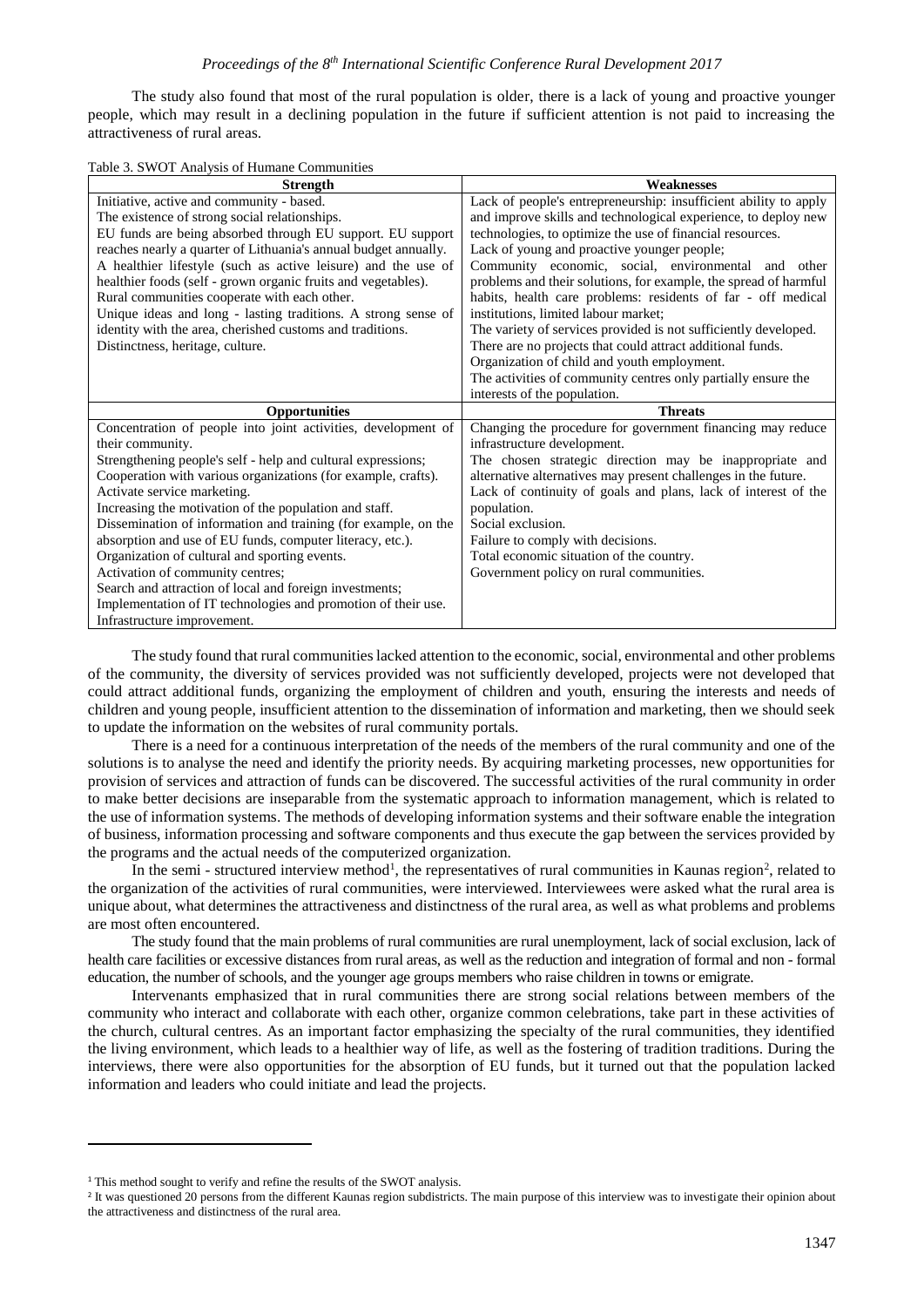In assessing the factors determining the competitiveness of rural communities, it should be noted that the main determinants of competitiveness, which are revealed through SWOT analysis and internal interviewing: clients, human resources, internal processes and external: demand, government policies and technologies.

The research determines the model of factors that determine competitiveness, which reflects the factors that determine the competitiveness of rural communities (Fig. 1). The model is based on the results of the study.



Figure 1. Model of factors contributing to competitiveness

Internal factors that are keys to the competitiveness of rural communities are human resources, cooperation, customs and traditions, infrastructures and strategies. Not only comprehensive strategic planning methodological research is needed in order to formulate effective strategies for competing rural communities, but also effective regional economic – social analysis and strategic planning measures based on the principles of complexity, reliability, comparability and simplicity.

External factors that influence the competitiveness of rural areas are government policies and decisions, economic factors that determine quality of life, and focus on technologies that help improve the quality of life of the population. External factors include social and cultural factors.

All of the above - mentioned factors affecting the competitiveness of rural communities are dynamic and, at the same time, individual. Both internal and external factors are interrelated. Knowledge of these factors and their impact can facilitate understanding of the attitudes of rural community members towards solving community economic, social, environmental and other problems, and formulate the right strategies.

#### **CONCLUSIONS**

- 1. Competitiveness can be defined as a process that helps to respond to changes in a competitive environment and to stand out in a competitive struggle. Competitiveness factors are divided into external and internal factors. External factors are political and economic factors, demand, technology, infrastructure. Internal - human resources, internal processes, finance.
- 2. The competitiveness of the rural area is reflected by factors such as investment attractiveness, living conditions, attractiveness for the population, geographical location, heritage, culture, the fostering of customs and traditions.
- 3. The competitiveness of rural areas is based on and perceived as the creation and maintenance of the maximum value added of the various actors in the rural area, thus strengthening the various community relationships, trust or assistance between the sectors, while also contributing to the overall coherence of the development of the rural area.
- 4. Having assessed the factors determining the competitiveness of rural communities, it has been pointed out that factors determining the internal competitiveness are: human resources, living environment, strategies, cooperation, infrastructure, customs and traditions, social relations among members of the community, opportunities for absorption of EU funds, social exclusion. The external determinants of the competitiveness of rural communities are government policies, socio-cultural, economic factors and technologies.

### **REFERENCES**

1. Aleksandravičius, A., Žukovskis, J. 2011. Kaimo bendruomenių raida ir jų veiklos tikslai: siekiant darnumo visuomenėje. *Management theory and studies for rural business and infrastructure development*, Vol. 1 (25), pp.7–16. [In Lithuanian]